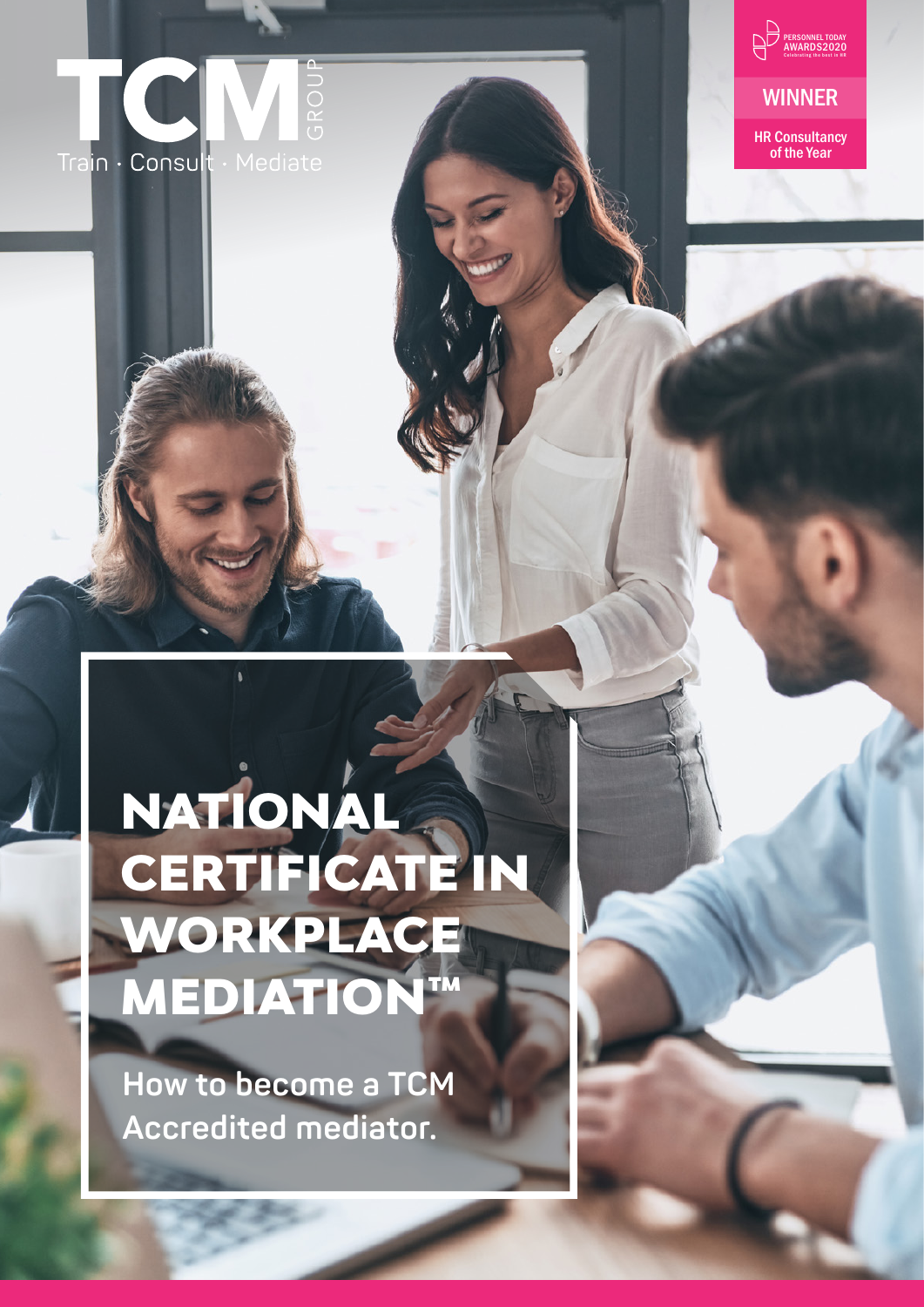NATIONAL **CERTIFICATE** IN WORKPLACE **MEDIATION™** 

#### INTRODUCTION

**The National Certificate in Workplace Mediation™ is a fully interactive, instructor led OCN accredited mediation skills programme that enables participants to learn essential skills and principles for mediation, practice skills and demonstrate competency to be a workplace mediator.** 

We have been running this since our formation in 2001 and trained several thousand mediators who are now using their mediation skills to resolve complex workplace issues.

Organisations who have partnered with TCM to train mediators through the National Certificate in Workplace Mediation™ include: HSBC, Royal Mail, BA, TSB, Network Rail, National Express, Marks and Spencer, BT, The Metropolitan Police, The Home Office, DWP and Ofcom, plus numerous other Whitehall departments, universities, hospitals, police forces and councils.

The National Certificate in Workplace Mediation™ was one of the first accredited mediation courses available in the UK.

We pride ourselves on delivering a world class course to delegates. Don't just take our word for it, please [click here](https://thetcmgroup.com/our-customer-testimonials/) to read the several hundred testimonials from previous delegates.



## WHY ARE ORGANISATIONS INVESTING IN MEDIATION SKILLS TRAINING?

 $(1203)$ 

The course gives delegates an in-depth analysis of the psychology of conflict and it delivers a robust understanding of the causes and effects of workplace disputes. Delegates learn the skills and strategies they need for identifying cases where mediation is suitable and securing commitment to mediation from the parties involved. They also develop a deep understanding of the role of mediation in the modern workplace and understanding of how mediation works as part of wider management practices and HR processes.

The course delivers a step-by-step mediation model and delegates spend time developing skills and strategies to mediate complex employment and workplace disputes.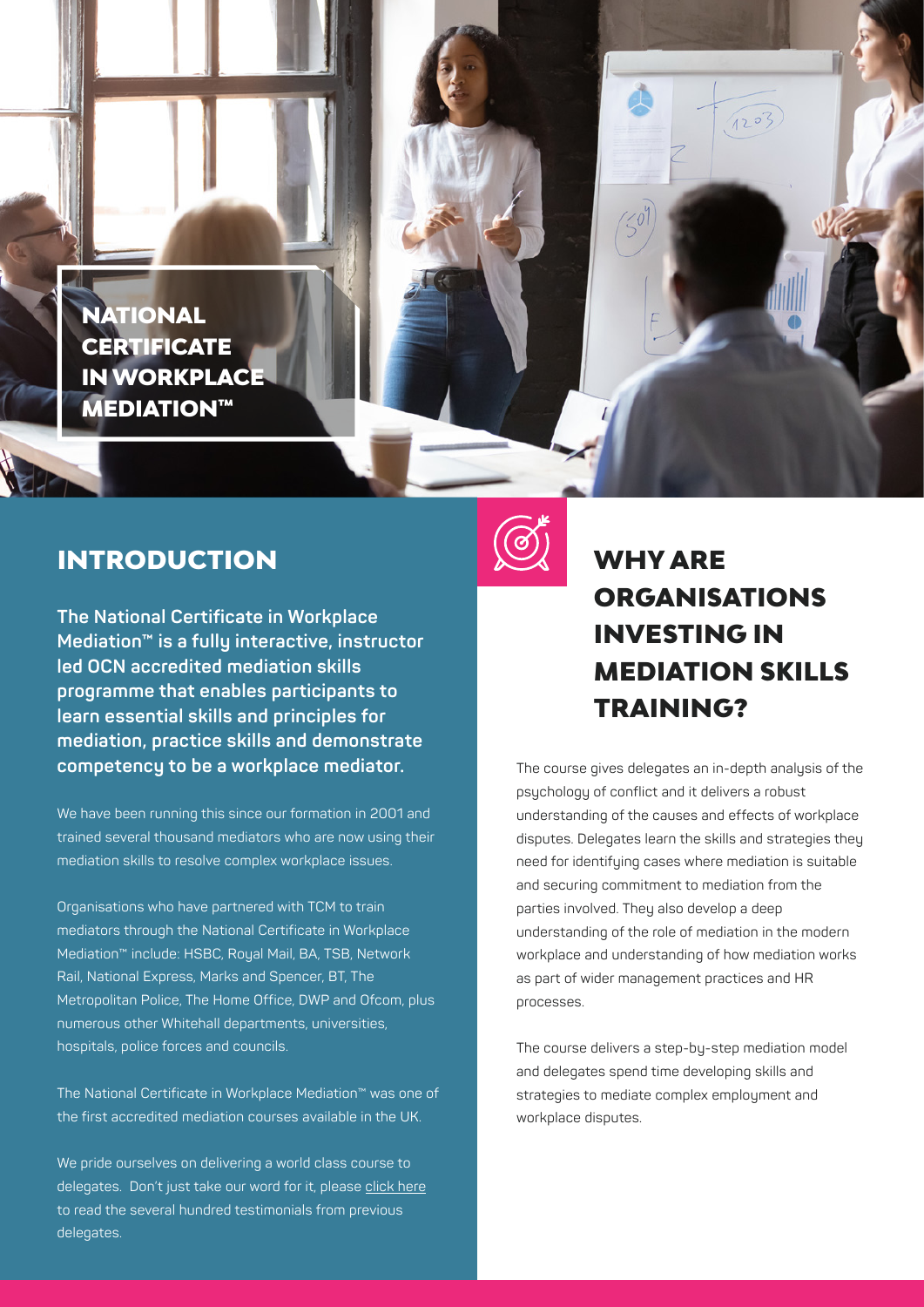

## YOUR ORGANISATION BENEFITS BY TRAINING INTERNAL MEDIATORS BECAUSE:

- $\overline{\mathcal{C}}$  Mediation is effective at resolving a range of issues including relationship breakdown, personality clashes, communication problems, bullying, discrimination or harassment.
- $\delta$  It might be a single employee with a grievance, a disagreement between an employee and a manager, or an issue between two co-workers.
- $\infty$ Differences between individuals at work can lead to grievances, absenteeism and ultimately loss of valuable employees. As a result, workplace disputes cost businesses tens of thousands of pounds per year.
- $\overline{\mathcal{C}}$  Mediation helps people sort out their differences often in just one day. That's why organisations are increasingly training their staff to mediate in workplace disputes.



# **TCM TRAINERS**

#### **TCM trainers are experts at creating a safe, empowering and challenging training environment.**

The TCM blended learning style incorporates a range of interactive approaches before, throughout the course and post training. Participants develop their knowledge through group discussions, case studies and participation in role-plays. Peer-based evaluation and reflective learning feature heavily throughout the course and this is supported by the course facilitator's extensive and detailed assessment of learners' progress. Independent learning and reflection, which takes place outside course hours, will also be assessed. Participants gain expertise in mediation, negotiation, problem-solving and facilitation whilst developing the skills and competencies to work as mediators within their own organisations or as external mediation consultants.

Upon completion of the National Certificate in Workplace Mediation™, participants will have developed a highly effective framework enabling them to work as a TCM Accredited Mediator.



### **ACCREDITATION**

This course is fully accredited by the Open College Network (OCN) and is delivered by the UK's top resolution experts.



The OCN undertake rigorous external verification of the course to ensure it is delivered to the highest of standards. OCN London is a national qualification awarding organisation regulated by Ofqual and the Quality Assurance Agency for Higher Education (QAA).

Once a delegate has completed the course and passed the OCN accreditation, we will award them the TCM Accredited Mediator status. This means that they can describe themselves as a TCM Accredited Mediator on their online profiles, such as LinkedIn, and in their marketing.